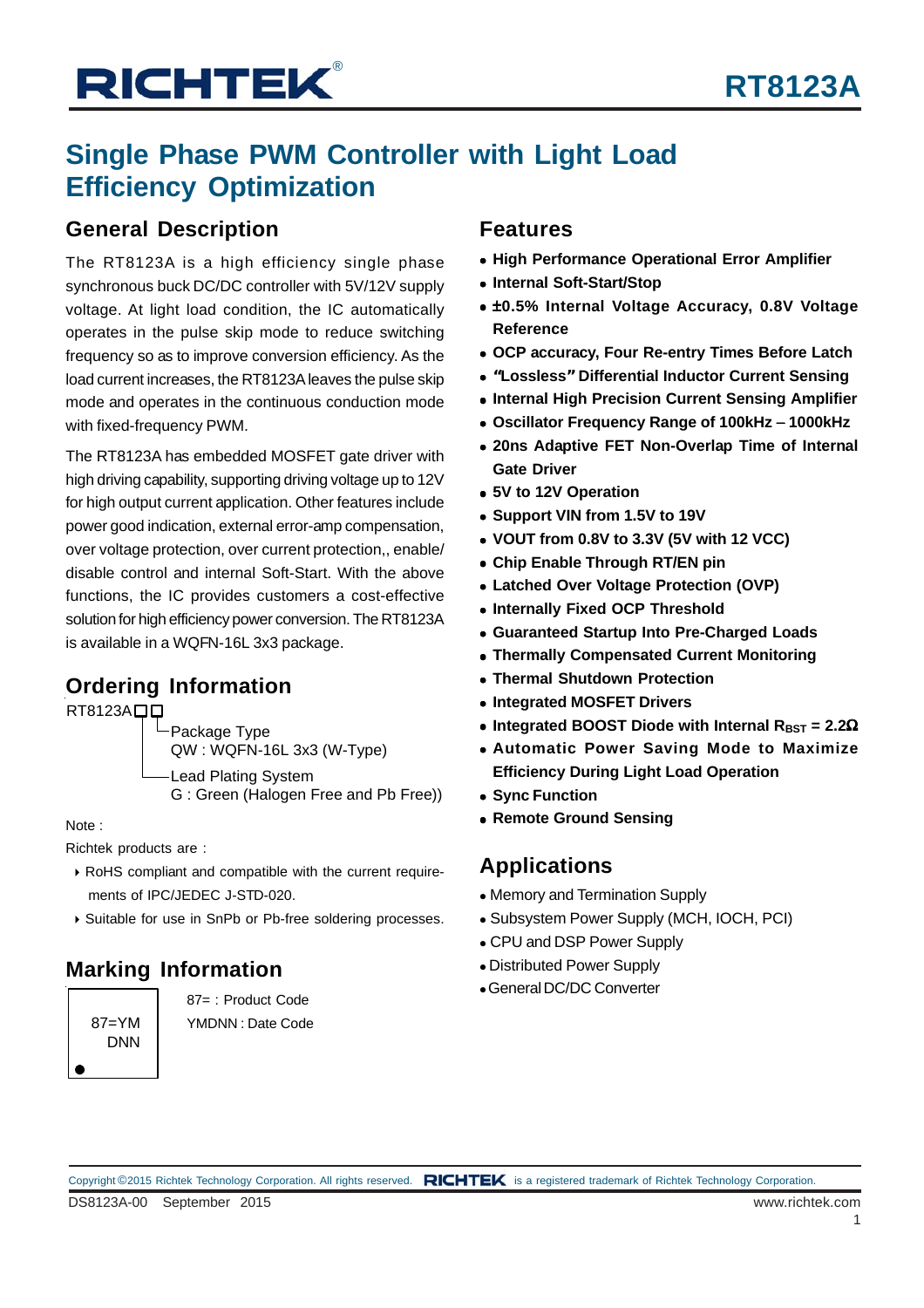# **Pin Configurations**





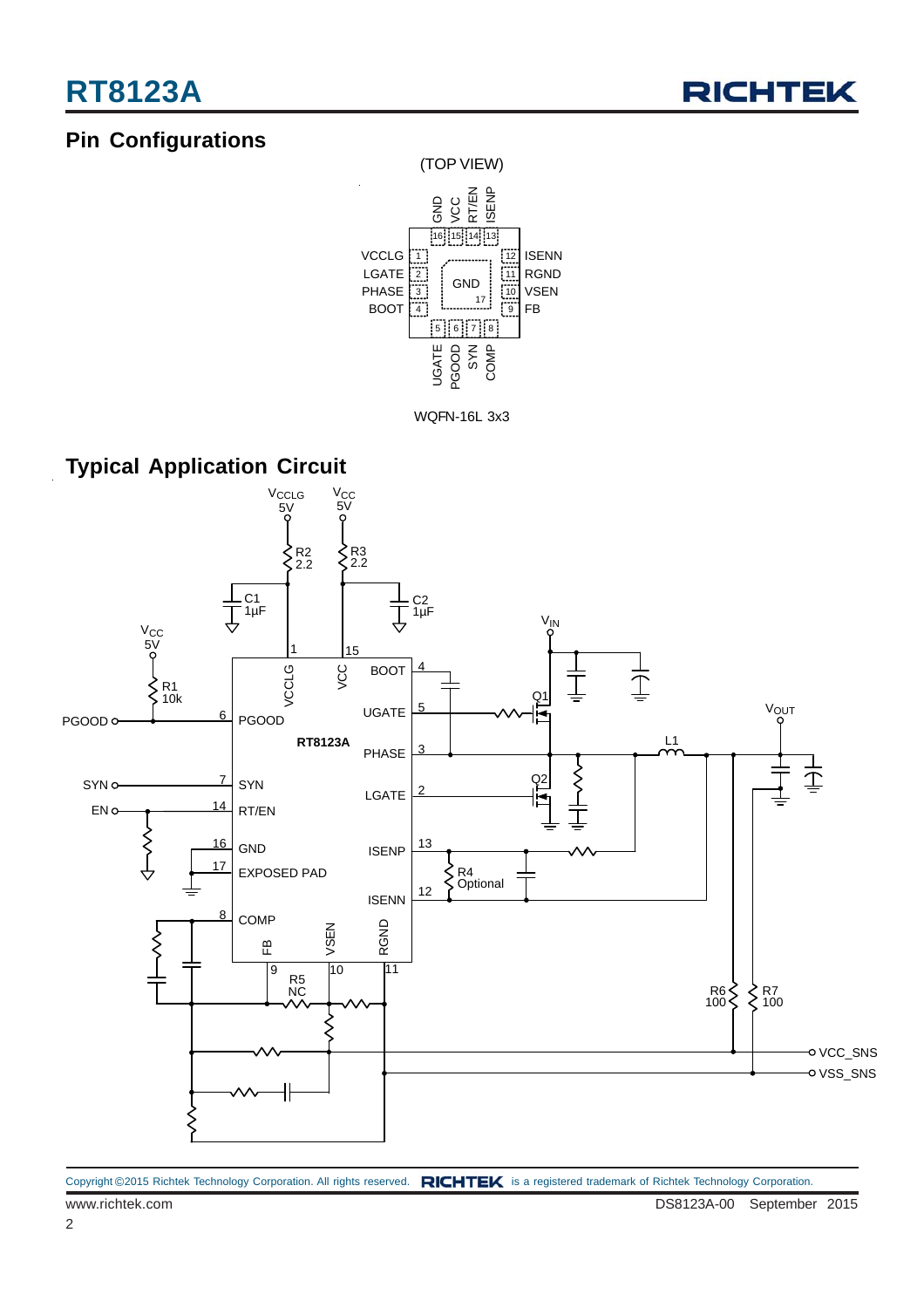## **Functional Pin Description**

| Pin No.                 | <b>Pin Name</b> | <b>Pin Function</b>                                                                                                                                                                                                                                                          |  |  |
|-------------------------|-----------------|------------------------------------------------------------------------------------------------------------------------------------------------------------------------------------------------------------------------------------------------------------------------------|--|--|
| 1                       | <b>VCCLG</b>    | Low-Side Driver Section Power Supply. Operative voltage is 5V to 12V bus.<br>Filter with $1\mu$ F MLCC to GND.                                                                                                                                                               |  |  |
| $\overline{2}$          | <b>LGATE</b>    | Low-Side Driver Output. Connect directly to the low-side MOSFET gate. A<br>small series resistor can be useful to reduce dissipated power especially in<br>high frequency applications.                                                                                      |  |  |
| 3                       | <b>PHASE</b>    | High-Side Driver Return Path. Connect to the high-side MOSFET source.<br>This pin is also monitored for the adaptive dead-time management.                                                                                                                                   |  |  |
| $\overline{\mathbf{4}}$ | <b>BOOT</b>     | High-Side Driver Supply. This pin supplies the high-side floating driver.<br>Connect through the C <sub>BOOT</sub> capacitor to the PHASE pin. The pin is<br>internally connected through a boot diode to the VCCLG pin. A 2.2 $\Omega$ series<br>resistor is also provided. |  |  |
| 5                       | <b>UGATE</b>    | High-Side Driver Output. Connect to high-side MOSFET gate. A small series<br>resistor may help in reducing the PHASE pin negative spike as well as<br>cooling the device.                                                                                                    |  |  |
| 6                       | <b>PGOOD</b>    | Power Good. It is an open-drain output set free after SS as long as the<br>output voltage monitored through VSEN is within specifications. If not used<br>it can be left floating.                                                                                           |  |  |
| $\overline{7}$          | <b>SYN</b>      | Synchronization Pin. The controller synchronizes on the falling edge of a<br>square wave provided to this pin. Short to GND if not used.                                                                                                                                     |  |  |
| 8                       | <b>COMP</b>     | Error Amplifier Output. Connect with an RF-CF to FB. The device cannot be<br>disabled by grounding this pin.                                                                                                                                                                 |  |  |
| 9                       | <b>FB</b>       | Error Amplifier Inverting Input. Connect with a resistor RFB to VSEN and<br>with an RF-CF to COMP.                                                                                                                                                                           |  |  |
| 10                      | <b>VSEN</b>     | Output Voltage Monitor. It manages OVP and UVP protections and PGOOD.<br>Connect to the positive side of the load for remote sensing.                                                                                                                                        |  |  |
| 11                      | <b>RGND</b>     | Remote Ground Sense.<br>Connect to the negative side of the load for remote sensing.                                                                                                                                                                                         |  |  |
| 12                      | <b>ISENN</b>    | Current Sense Negative Input. Connect to the output-side of the main<br>inductor.                                                                                                                                                                                            |  |  |
| 13                      | <b>ISENP</b>    | Current Sense Positive Input. Connect through an R-C filter to the<br>phase-side of the main inductor.                                                                                                                                                                       |  |  |
| 14                      | RT/EN           | Internally Set to 1.24V, It Allows Programming the Switching Frequency fsw<br>of The Device. Switching frequency can be increased according to the<br>resistor connected to GND with a gain of 10kHz/µA. If floating, the switching<br>frequency is 200kHz.                  |  |  |
| 15                      | <b>VCC</b>      | Device Power Supply. The embedded bootstrap diode is internally<br>connected to this pin. Operative voltage is 5V to 12V bus. Filter with $1\mu$ F<br>MLCC to GND.                                                                                                           |  |  |
| 16                      | <b>GND</b>      | All Internal References, Logic and Driver Return Path are Referenced to this<br>Pin. Connect to the PCB GND ground plane and filter to VCC and VCCLG.                                                                                                                        |  |  |
| 17 (Exposed Pad)        | <b>GND</b>      | The exposed pad must be soldered to a large PCB and connected to GND<br>for maximum power dissipation.                                                                                                                                                                       |  |  |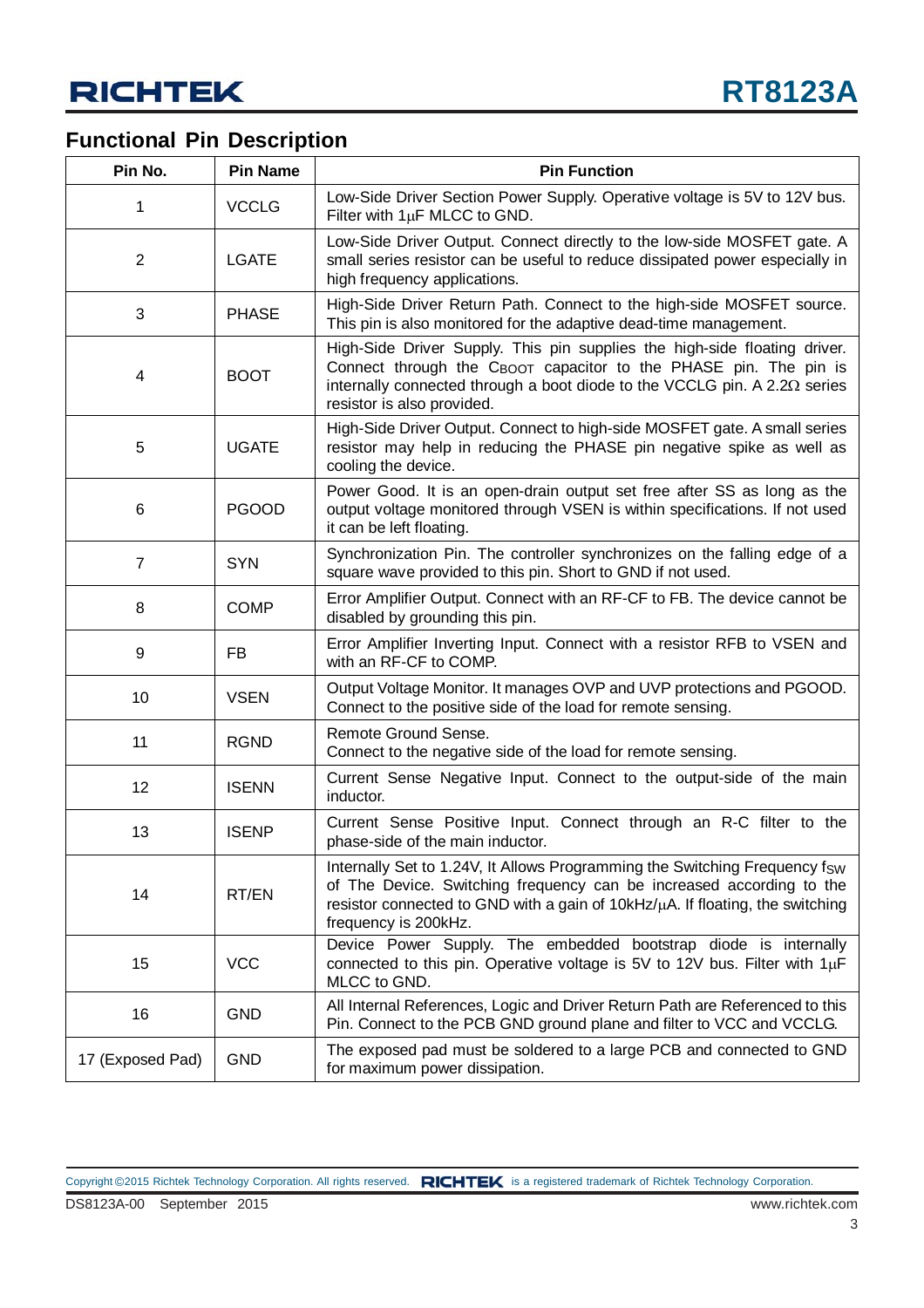

## **Function Block Diagram**

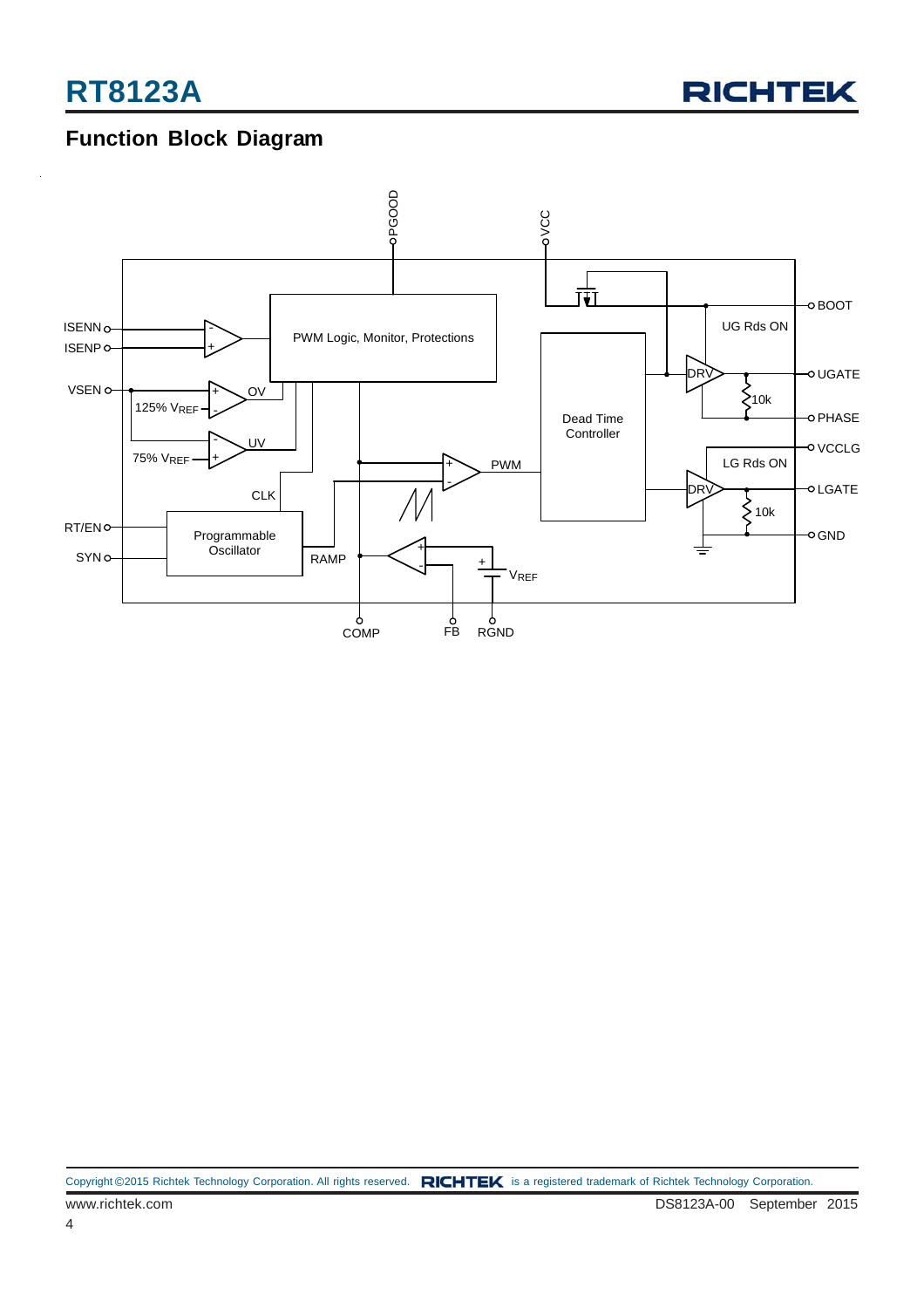#### **Absolute Maximum Ratings**  $(Note 1)$

| • BOOT to GND                                  |  |
|------------------------------------------------|--|
|                                                |  |
|                                                |  |
| • BOOT to PHASE                                |  |
|                                                |  |
|                                                |  |
| • PHASE to GND                                 |  |
|                                                |  |
|                                                |  |
|                                                |  |
| • UGATE to GND                                 |  |
|                                                |  |
|                                                |  |
| • UGATE to PHASE                               |  |
|                                                |  |
|                                                |  |
| • LGATE to GND                                 |  |
|                                                |  |
|                                                |  |
|                                                |  |
|                                                |  |
|                                                |  |
| • Power Dissipation, $P_D @ T_A = 25^{\circ}C$ |  |
|                                                |  |
| • Package Thermal Resistance (Note 2)          |  |
|                                                |  |
|                                                |  |
|                                                |  |
|                                                |  |
|                                                |  |
| • ESD Susceptibility (Note 3)                  |  |
|                                                |  |
|                                                |  |

#### **Recommended Operating Conditions**  $(Note 4)$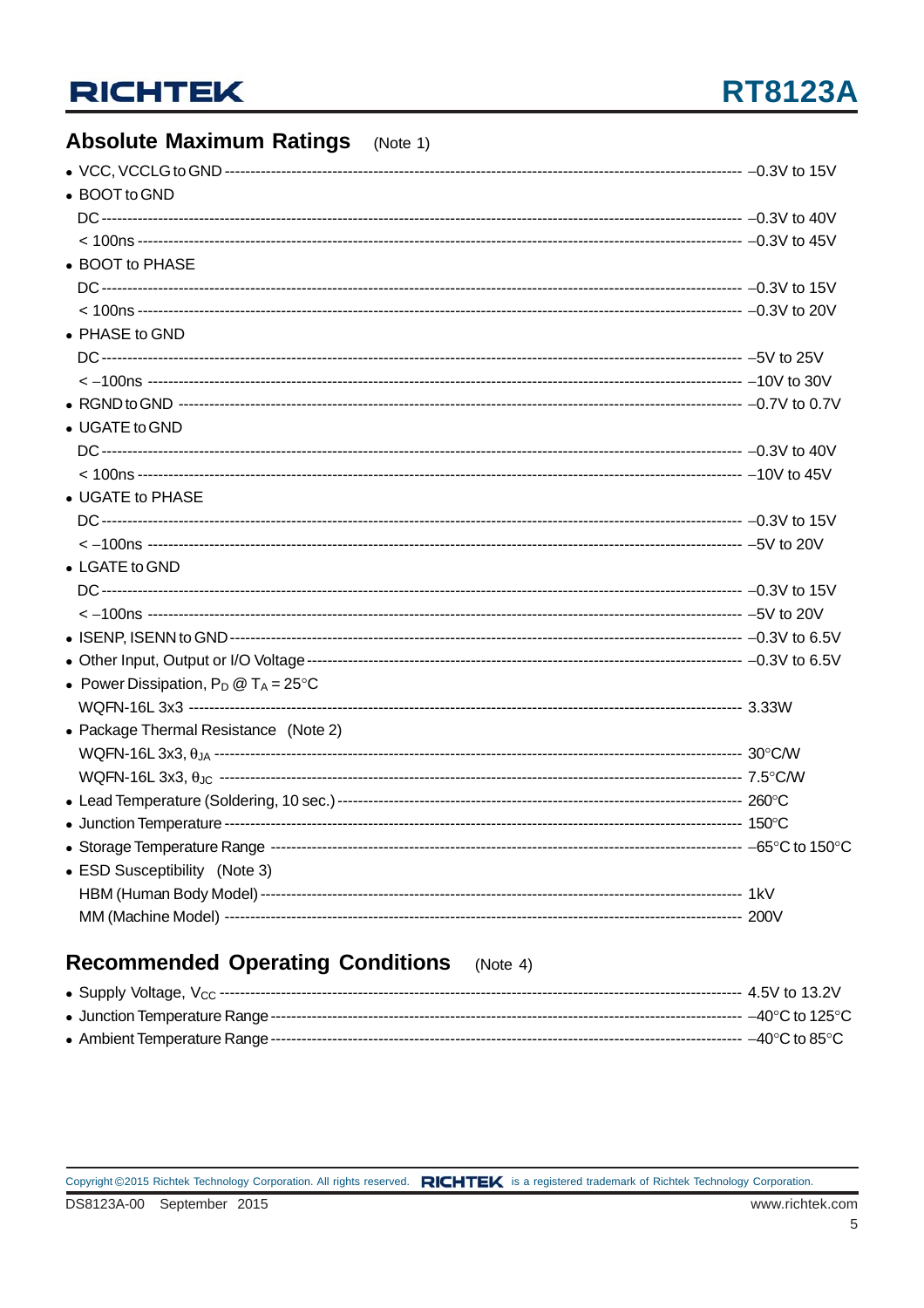

## **Electrical Characteristics**

( $V_{CC}$  =  $V_{CCLG}$  = 5V to 12V,  $T_A$  = 25°C, unless otherwise specified)

| Parameter                            | <b>Symbol</b>       | <b>Test Conditions</b>                 | Min   | <b>Typ</b> | <b>Max</b>               | <b>Unit</b> |  |
|--------------------------------------|---------------------|----------------------------------------|-------|------------|--------------------------|-------------|--|
| <b>Supply Operating</b>              |                     |                                        |       |            |                          |             |  |
| VCC, VCCLG Bias<br>Voltage           | Vcc, VccLG          |                                        | 4.5   | н.         | 13.2                     | $\vee$      |  |
|                                      | <b>I</b> cc         | UGATE, LGATE open                      | ۰.    | н.         | 5                        | mA          |  |
| <b>Supply Current</b>                | ICCLG               | UGATE, LGATE open                      | --    | 3.5        | 5                        |             |  |
| <b>Shutdown Current</b>              | ICC_SHDN            | $RT = GND$                             | --    | ۰.         | 400                      |             |  |
|                                      | ICCLG_SHDN          | $RT = GND$                             | --    | --         | 200                      | μA          |  |
| <b>POR Threshold</b>                 | $Vcc$ _th           | <b>VCC Rising</b>                      | --    | $=$        | 4.5                      | $\vee$      |  |
| <b>POR Hysteresis</b>                | V <sub>CC_hys</sub> |                                        | --    | 0.3        | --                       | $\vee$      |  |
| <b>POR Threshold</b>                 | VCCLG_th            | <b>VCCLG Rising</b>                    | --    |            | 4.2                      | V           |  |
| <b>POR Hysteresis</b>                | VCCLG_hys           |                                        | --    | 0.15       | $\overline{a}$           | V           |  |
| <b>Error Amplifier COMP</b>          |                     |                                        |       |            |                          |             |  |
| Open Loop DC Gain                    | <b>ADC</b>          | (Note 5)                               | н.    | 80         | $\overline{\phantom{a}}$ | dB          |  |
| Gain Bandwidth                       | <b>GBW</b>          | (Note 5)                               | --    | 15         | --                       | <b>MHz</b>  |  |
| <b>Slew Rate</b>                     | <b>IEA_SLEW</b>     | COMP with 100pF to ground,<br>(Note 5) | --    | 8          | --                       | $V/\mu s$   |  |
| <b>VREF</b>                          |                     |                                        |       |            |                          |             |  |
| <b>Internal Reference</b><br>Voltage |                     |                                        | 0.796 | 0.8        | 0.804                    | $\vee$      |  |
| <b>Oscillator</b>                    |                     |                                        |       |            |                          |             |  |
| Frequency                            | fosc                | $RT/EN = Open$                         | 180   | 200        | 220                      | kHz         |  |
| <b>OSC Gain</b>                      |                     | Note 5                                 | --    | 10         | --                       | kHz/µA      |  |
| Disable OSC                          |                     | <b>RT/EN Falling</b>                   | --    | --         | 0.75                     | V           |  |
| <b>Modulators</b>                    |                     |                                        |       |            |                          |             |  |
| Minimum On-time                      |                     |                                        | --    | 90         | $-$                      | ns          |  |
| Minimum Off-time                     |                     |                                        | 250   | 350        | 450                      | ns          |  |
| Magnitude of the PWM<br>Ramp         |                     | $RT/EN = Open$                         | ۰-    | 1.5        | --                       | V           |  |
| Maximum Duty cycle                   |                     | $RT/EN = Open$                         | --    | 95         | --                       | $\%$        |  |
| ASM frequency                        |                     |                                        | 25    | --         | --                       | kHz         |  |
| <b>Soft-Start</b>                    |                     |                                        |       |            |                          |             |  |
| <b>Soft-Start Time</b>               |                     |                                        | --    | 5.12       | $\overline{\phantom{a}}$ | ms          |  |
| Soft-Off                             |                     |                                        |       |            |                          |             |  |
| <b>VOUT Discharge</b><br>Resistor    |                     | RT/EN ties to ground                   | --    | 20         | $\overline{\phantom{a}}$ | Ω           |  |
| <b>Over Current Protection</b>       |                     |                                        |       |            |                          |             |  |
|                                      |                     | ISENP-ISENN; 4x Masking                | 17    | 20         | 23                       | mV          |  |
| <b>OC Threshold</b>                  | $VOC_th$            | ISENP-ISENN; Immediate Action          | --    | 30         | $\overline{\phantom{a}}$ |             |  |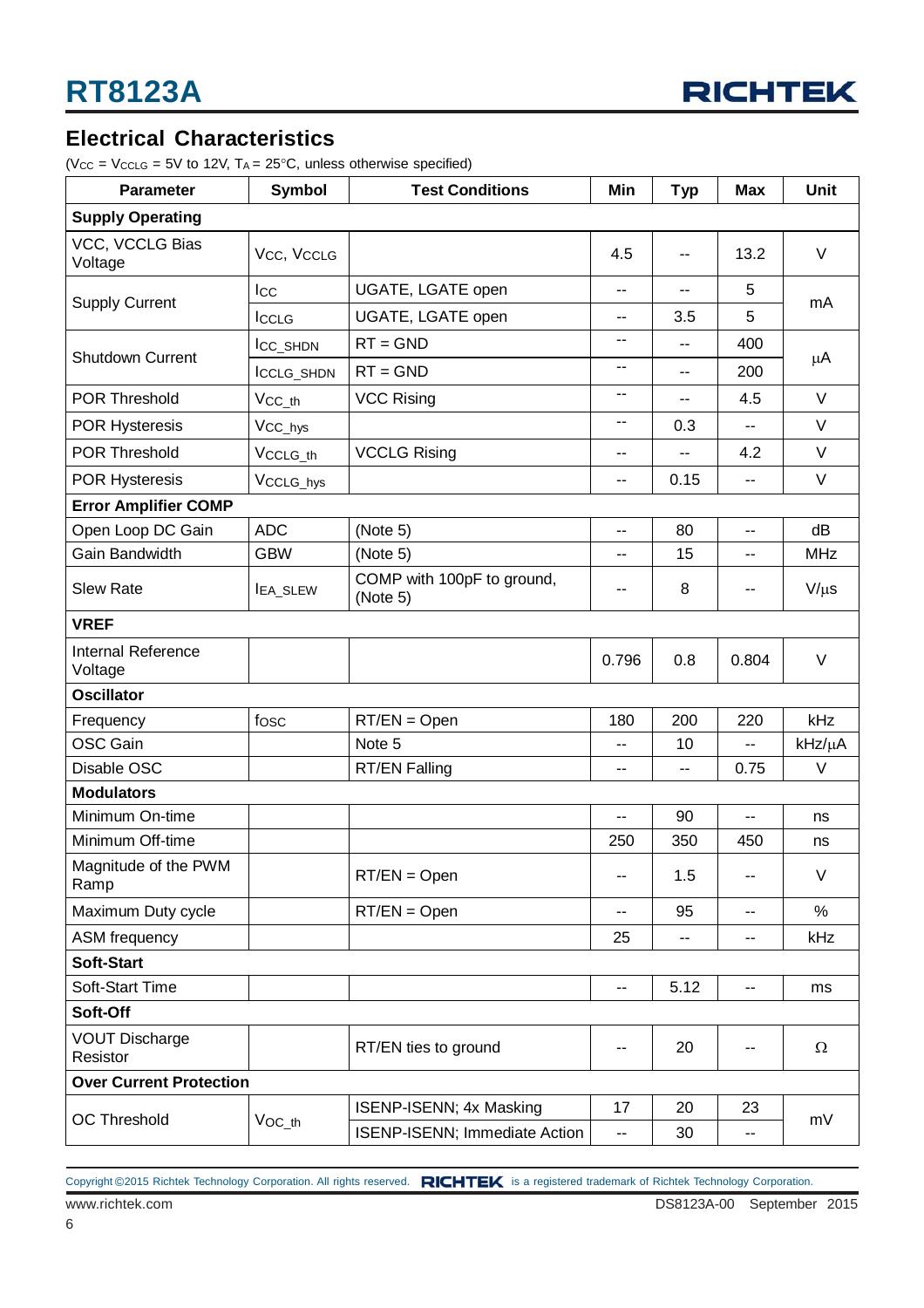| <b>RT8123A</b> |  |
|----------------|--|
|----------------|--|

| <b>Parameter</b>                                                                                                                                                                                              | Symbol                   | <b>Test Conditions</b>                                                        |     | <b>Typ</b> | <b>Max</b> | Unit        |  |
|---------------------------------------------------------------------------------------------------------------------------------------------------------------------------------------------------------------|--------------------------|-------------------------------------------------------------------------------|-----|------------|------------|-------------|--|
| <b>Synchronization Pin</b>                                                                                                                                                                                    |                          |                                                                               |     |            |            |             |  |
|                                                                                                                                                                                                               | VIL                      |                                                                               |     | --         | 1          | $\vee$      |  |
| Synchronization Input                                                                                                                                                                                         | <b>V<sub>IH</sub></b>    |                                                                               | 2.5 | --         | --         |             |  |
| <b>Protection and PGOOD</b>                                                                                                                                                                                   |                          |                                                                               |     |            |            |             |  |
| <b>Output Voltage</b>                                                                                                                                                                                         |                          | Sink 1mA                                                                      | $-$ | --         | 0.4        | $\vee$      |  |
| <b>VSEN Rising</b><br><b>OVP Threshold</b><br>Vov<br>Un-latch, VSEN Falling<br><b>UVP Threshold</b><br><b>VSEN Falling</b><br>VUV<br>PGOOD High Delay<br>Note 5<br>PGOOD Low Delay<br>Note 5<br><b>Driver</b> |                          |                                                                               | 117 | 125        | 130        | $\%$        |  |
|                                                                                                                                                                                                               |                          | 40                                                                            | 50  | 60         |            |             |  |
|                                                                                                                                                                                                               |                          |                                                                               | 70  | 75         | 80         | %           |  |
|                                                                                                                                                                                                               |                          |                                                                               | $-$ | --         | 50         | μS          |  |
|                                                                                                                                                                                                               |                          |                                                                               | --  |            | 1          | μS          |  |
|                                                                                                                                                                                                               |                          |                                                                               |     |            |            |             |  |
| <b>UGATE Driver Source</b>                                                                                                                                                                                    | <b>RUGATEST</b>          | $IUGATE = 150mA$ , $VCC = 12V$                                                | --  | 2.5        | 5          | Ω           |  |
| <b>UGATE Driver Sink</b>                                                                                                                                                                                      | <b>RUGATESK</b>          | $V_{UGATE}$ – $V_{PHASE}$ = 0.1V, $V_{CC}$ = 12V                              | $-$ | 2          | 2.5        | Ω           |  |
| <b>LGATE Driver Source</b>                                                                                                                                                                                    | RLGATEST                 | $I_{LGATE}$ = 150mA, $V_{CCLG}$ = 12V                                         | $-$ | 2          | 3          | Ω           |  |
| <b>LGATE Driver Sink</b>                                                                                                                                                                                      | RLGATESK                 | $V_{LGATE} = 0.1V$ , $V_{CCLG} = 12V$                                         | --  | 1          | 1.5        | Ω           |  |
| Dead time                                                                                                                                                                                                     |                          | From LGATE falling to UGATE rising                                            | --  | 30         | $- -$      | ns          |  |
|                                                                                                                                                                                                               |                          | From UGATE falling to LGATE rising                                            | $-$ | 30         |            | ns          |  |
| <b>Boost Switch Ron</b>                                                                                                                                                                                       | RBOOT                    | VCC to BOOT, $I_{\text{BOOT}} = 10 \text{mA}$ , $V_{\text{CC}} = 12 \text{V}$ | --  | 40         | 80         | Ω           |  |
| <b>Thermal Shutdown</b>                                                                                                                                                                                       |                          |                                                                               |     |            |            |             |  |
| <b>Thermal Shutdown</b>                                                                                                                                                                                       | T <sub>SD</sub>          |                                                                               | 150 | 180        | --         | $^{\circ}C$ |  |
| <b>Thermal Shutdown Hysteresis</b>                                                                                                                                                                            | $\Delta$ T <sub>SD</sub> |                                                                               | $-$ | 50         | --         | $^{\circ}C$ |  |

**Note 1.** Stresses beyond those listed "Absolute Maximum Ratings" may cause permanent damage to the device. These are stress ratings only, and functional operation of the device at these or any other conditions beyond those indicated in the operational sections of the specifications is not implied. Exposure to absolute maximum rating conditions may affect device reliability.

- **Note 2.** θ<sub>JA</sub> is measured at T<sub>A</sub> = 25°C on a high effective thermal conductivity four-layer test board per JEDEC 51-7. θ<sub>JC</sub> is measured at the exposed pad of the package.
- **Note 3.** Devices are ESD sensitive. Handling precaution is recommended.
- **Note 4.** The device is not guaranteed to function outside its operating conditions.
- **Note 5.** Guaranteed by design.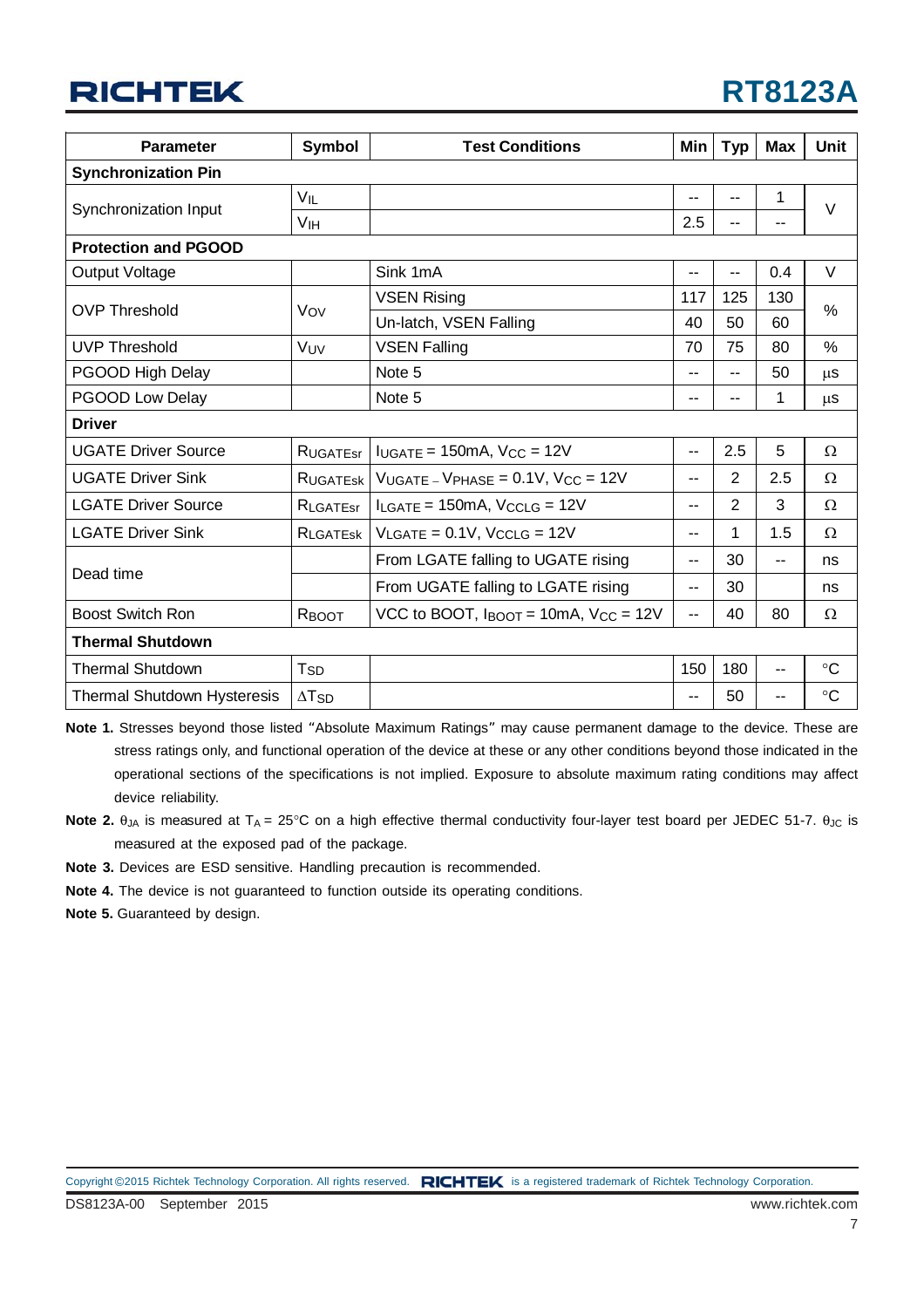

## **Typical Operating Characteristics**

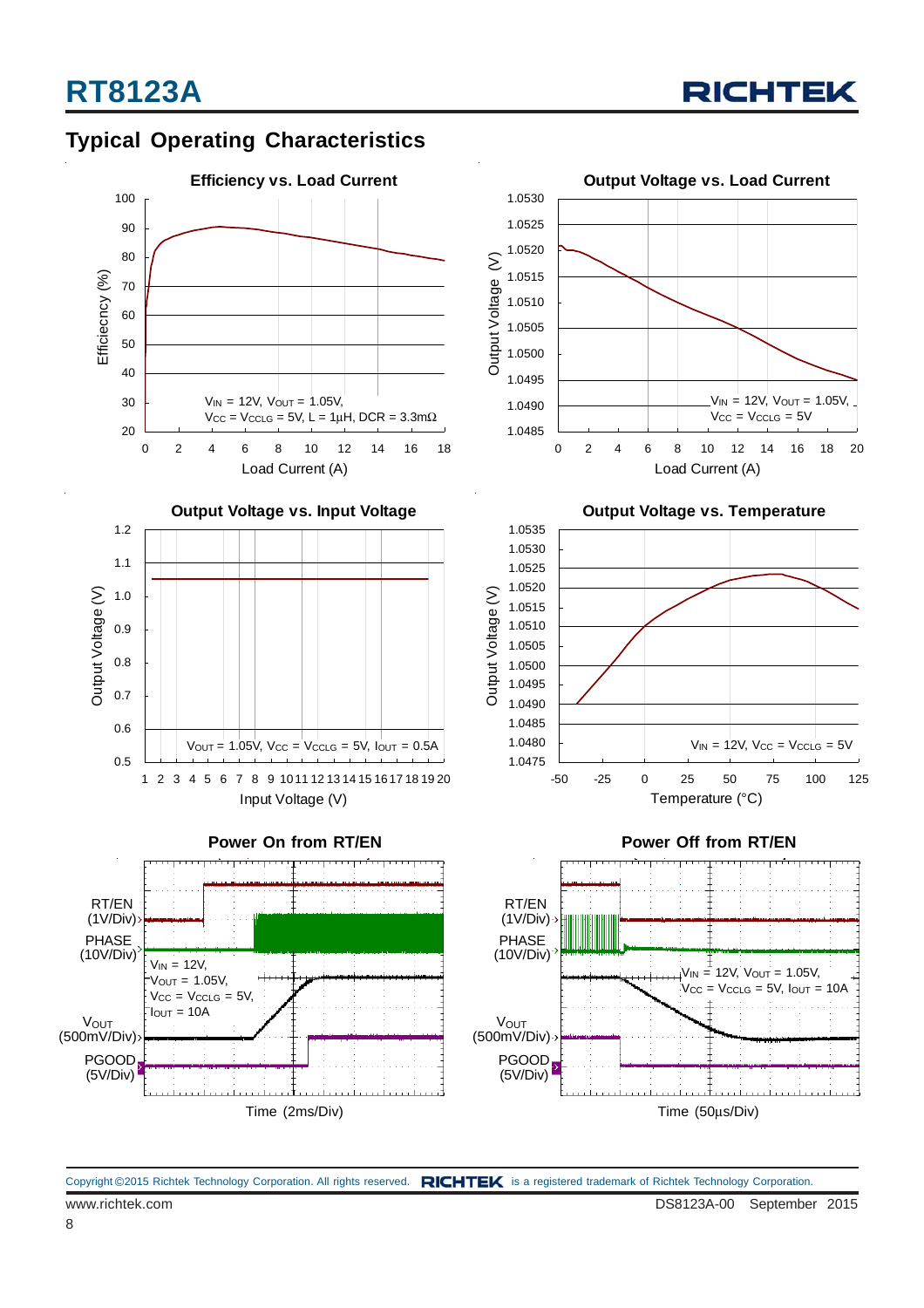

Copyright ©2015 Richtek Technology Corporation. All rights reserved. RICHTEK is a registered trademark of Richtek Technology Corporation.

UGATE (10V/Div)

L.

(500mV/Div)

PGOOD (5V/Div)

Time (10ms/Div)

Time (2μs/Div)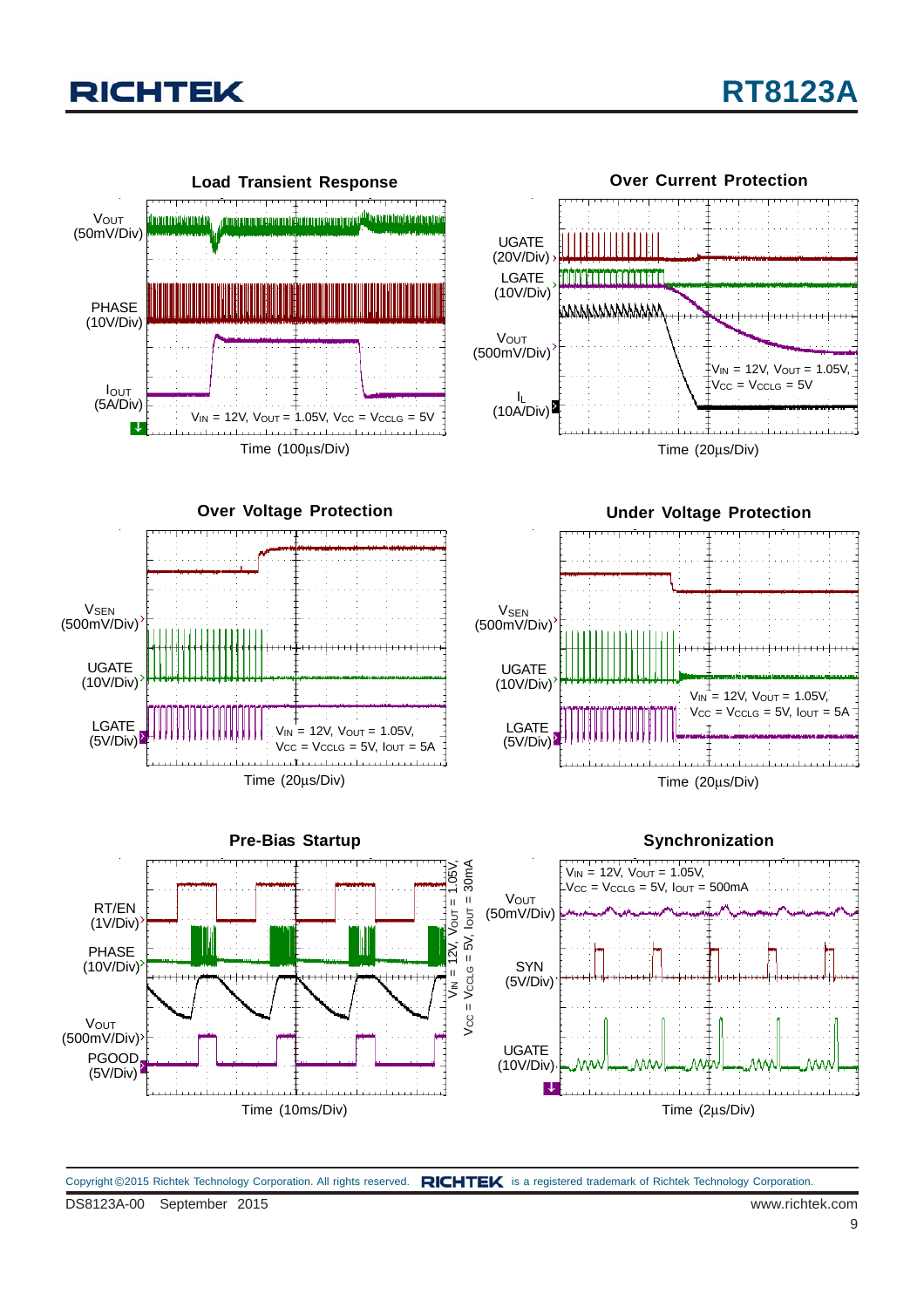### **Application Information**

#### **Supply Voltage and Power On Reset**

The RT8123A requires an external bias supply for VCC and VCCLG. VCC powers the high-side integrated MOSFET driver and the control circuit. VCCLG biases the low-side integrated MOSFET driver. It's preferred and recommended to add a resistor (2.2 to 10Ω) between VCC and VCCLG pins and decoupling capacitors on both pins to ground.

The Power On Reset (POR) circuit monitors the supply voltage at VCC and VCCLG pins. If VCC and VCCLG are both exceed the POR rising threshold voltage, the controller is reset and preparing the PWM for operation. If VCC and VCCLG fall below the POR falling threshold during normal operation, all MOSFETs stop switching. The POR rising and falling threshold has a hysteresis to prevent noise caused reset.

#### **Soft-Start**

The RT8123A provides internal soft-start function to prevent the large inrush current and output voltage overshoot when the converter starts up. The Soft-Start (SS) automatically begins once the VCC, VCCLG both exceeds their POR thresholds and RT/EN pin is set free. During Soft-Start, the internal Soft-Start capacitor is charged and generates a linear ramping up voltage across the capacitor. This voltage clamps the feedback voltage at the FB pin, causing PWM pulse width increasing slowly to reduce the output surge current. The internal 0.8V reference takes over the loop control once the internal ramping up voltage is higher than 0.8V. The Soft-Start ramp will wait a fixed delay time at Soft-Start beginning, and the PGOOD will indicate high after 30us delay time once the output voltage is within PGOOD window (±10 % of reference voltage 0.8V).

A power on sequence should be concerned. When RT/ EN is set free with VCC/VCCLG but VIN is not present, the VOUT voltage cannot be generated and the COMP will be pulled high during UV blanking time then into hiccup mode. Once VCC/VCCLG both exceeds POR threshold and VIN comes in the Soft-Start period where COMP is pulled high, Soft-Start begins but OCP or OVP may be triggered fault latch to cause power on failed. For successful power up, to make sure the correct sequence of VIN, VCC/VCCLG and RT/EN is needed.

#### **Power Good Output**

The PGOOD is an open-drain type output and requires a pull-up resistor. PGOOD is actively held low in soft-start, shutdown and if the OVP or UVP is triggered. It is released when the voltage on the VSEN pin within ±10% of reference voltage (0.8V).

#### **Switching Frequency**

Higher PWM switching frequency enhances better transient response and smaller component size, trading off efficiency due to higher switching losses.

The switching frequency can be programmed by a resistor  $(R_{RT})$  which connecting between RT/EN pin and ground. Figure 1 shows the typical operation frequency vs.  $R_{RT}$ for quick reference.



Figure 1. Operation Frequency vs. R<sub>RT</sub>

#### **Synchronization Function**

The RT8123A provides the synchronization function that allows the different converters can share the same input filter for reducing the input RMS current and reducing the total input capacitors.

Synchronization can be programmed through the SYN pin by external PWM signal with a fixed delay time such as PHASE, UGATE etc. The UGATE of RT8123A will track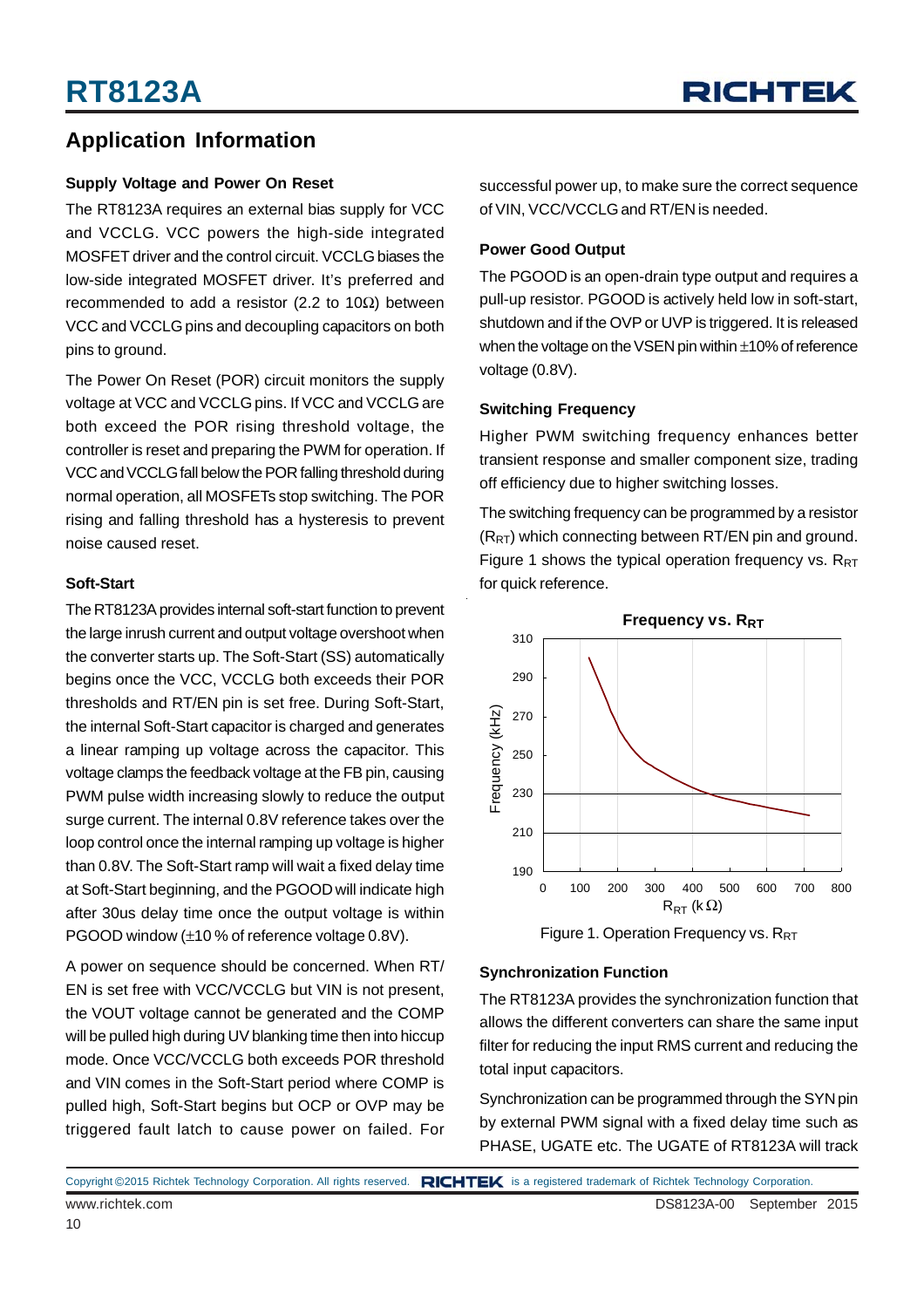the falling edge of external PWM signal on SYN pin, and the synchronize frequency range is 100% to 130% of RT8123A's setting frequency.

#### **Over Voltage Protection (OVP)**

The output voltage can be continuously monitored for over voltage. If the voltage on VSEN pin exceeds than OVP threshold (125% of  $V_{REF}$ ), the over voltage protection is triggered and the LGATE low-side gate driver is forced high. This activates the low-side MOSFET switch, which rapidly discharges the output capacitor and pulls the input voltage downward. When the VSEN pin voltage falls below 0.4V, LGATE will go low to stop the discharge.

The RT8123A is latched once OVP is triggered and can only be released by toggling VCC, VCCLG or RT/EN. There is a fixed delay time built into the over voltage protection circuit to prevent false transition.

### **Pre-OVP Function**

When RT/EN signal is low, the pre-OVP circuit senses the voltage on VSEN pin. Once the VSEN voltage exceeds Pre-OVP threshold, LGATE will be forced high to discharge the output voltage for protecting the load. Pre-OVP protection is not latch mode. Once the VSEN voltage is less than Pre-OVP threshold, LGATE will go low to stop discharge immediately.

#### **Under Voltage Protection (UVP)**

The output voltage can be continuously monitored for under voltage. If the voltage on VSEN pin is less than 75% of V<sub>REF</sub>, under voltage protection is triggered, then both UGATE and LGATE gate drivers are forced low. The UVP will be ignored during Soft-Start period. Toggle VCC, VCCLG or RT/EN to reset the UVP fault latch and restart the controller.

#### **Over Current Protection (OCP)**

The RT8123A uses continuous inductor current sensing to make the controller less noise sensitive. Low offset amplifier is used for over current detection. The ISENP and ISENN denote the positive and negative input of the current sense amplifier.

The RT8123A observes the differential voltage  $V_X$ , across the ISENP and ISENN pins for inductor current information. There are two over current thresholds ( $V_{OC~th1} = 20$ mV and  $V_{OC-fh2} = 30$ mV) designed for different over current condition. If the differential voltage across ISENP and ISENN ( $V_x$ ) exceeds than 20mV (but below than 30mV) for four switching cycles,  $V_{OC~th1}$  will be triggered. Both UGATE and LGATE gate drivers are forced low to turn off MOSFETs and latched. Once the differential voltage  $V_x$ exceeds than 30mV,  $V_{OC-h2}$  will be triggered. Both UGATE and LGATE gate drivers are forced low and latched immediately.

The value of current sensing network is calculated as below formula for meet inductor time constant.

$$
\frac{L}{DCR} = (R_{CS1} / / R_{CS2}) \times C
$$

Therefore, the OCP thresholds can be calculated as,



Figure 2. Current Sensing Network

### **Output Voltage Setting**

The RT8123A allows the output voltage of the DC/DC converter to be adjusted from 0.8V to 80% of VIN via an external resistor divider as shown in Figure 3. It will try to maintain the feedback pin at internal reference voltage.



Figure 3. Output Voltage Setting

The output voltage can be set according to :

$$
V_{OUT} = V_{REF} \times \left(1 + \frac{R_{FB1}}{R_{FB2}}\right)
$$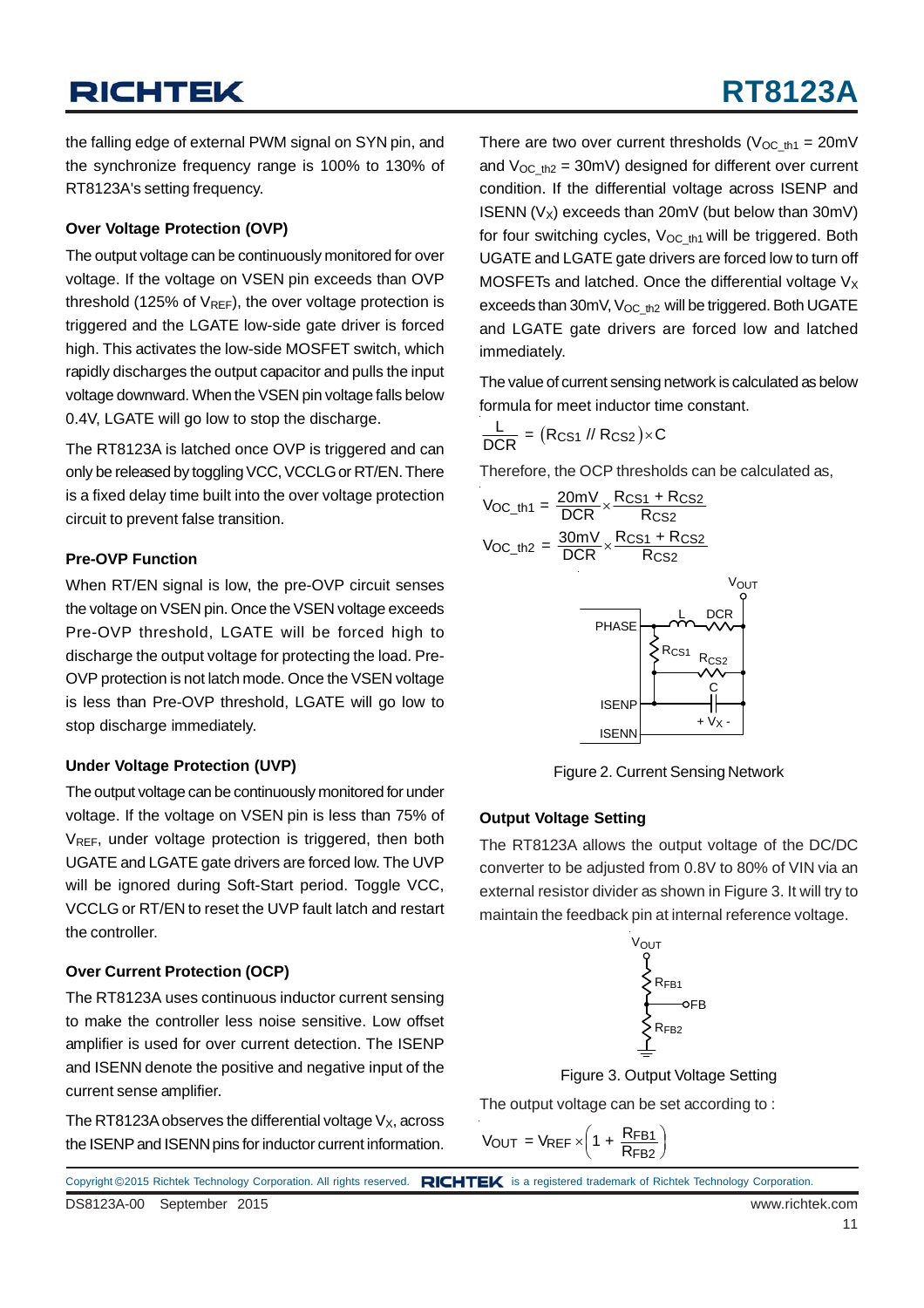#### **Compensation Network Design**

The RT8123A is a voltage mode synchronous Buck controller. To compensate a typical voltage mode buck converter, there are two ordinary compensation schemes, well known as type-II compensator and type-III compensator. The choice of using type-II or type-III compensator will be up to platform designers, and the main concern will be the position of the capacitor ESR zero and mid-frequency to high frequency gain boost. Typically, the ESR zero of output capacitor will tend to stabilize the effect of output LC double poles, hence the position of the output capacitor ESR zero in frequency domain may influence the design of voltage loop compensation. If  $f_{Z(ESR)}$  is <  $1/2f_C$ , where  $f_C$  denotes 0dB crossing frequency, type-II compensation will be sufficient for voltage stability. If  $f_{Z(ESR)}$  is > 1/2f<sub>C</sub> (or higher gain and phase margin is required at mid frequency to highfrequency), then type-III compensation may be a better solution for voltage loop compensation.

The frequency of the double-pole is determined as follows.

$$
f_{P(LC)} = \frac{1}{2\pi\sqrt{L_{OUT} \times C_{OUT}}}
$$

The frequency of the ESR zero is determined as follows.

 $f_{Z(ESR)} = \frac{1}{2\pi \times C_{\text{OUT}} \times ESR}$ 

A typical type-II compensation network is shown in Figure 4.



Figure 4. Type-II Compensation Network

After determining the phase margin at crossover frequency, the position of zero and pole produced by type-II compensation network,  $F_{Z1}$  and  $F_{P2}$ , can then be determined. The bode plot of type-II compensation is shown in Figure 5.



Figure 5. Bode Plot of the Type-II Compensation

The frequencies of poles and zero are :

$$
f_{Z1} = \frac{1}{2\pi \times R2 \times C1}
$$
  
fp<sub>1</sub> = 0  
fp<sub>2</sub> = 
$$
\frac{1}{2\pi \times R2 \times \frac{C1 \times C2}{C1 + C2}}
$$

Determining the 0dB crossing frequency (f<sub>C</sub>, control loop bandwidth) is the first step of compensator design. Usually, the  $f_C$  is set to 0.1 to 0.3 times of the switching frequency. The second step is to calculate the open loop modulator gain and find out the gain loss at  $f<sub>C</sub>$ . The third step is to design a compensator gain that can compensate the modulator gain loss at  $f<sub>C</sub>$ . The final step is to design  $f<sub>Z1</sub>$ and f<sub>P2</sub> to allow the loop sufficient phase margin.  $f_{Z1}$  is designed to cancel one of the double-pole of modulator. Usually, place  $f_{Z1}$  before  $f_{P(LC)}$ .  $f_{P2}$  is usually placed below the switching frequency (typically, 0.5 to 1 times of the switching frequency) to cancel high frequency noise.

A typical type-III compensation contains two zeros and two poles, where the extra one zero and one pole compared with type-II compensation are added for stabilizing the system when ESR zero is relatively far from LC doublepole in frequency domain. Figure 6 and Figure 7 show the typical circuit and bode plot of the type-III compensation.



Figure 6. Type-III Compensation Network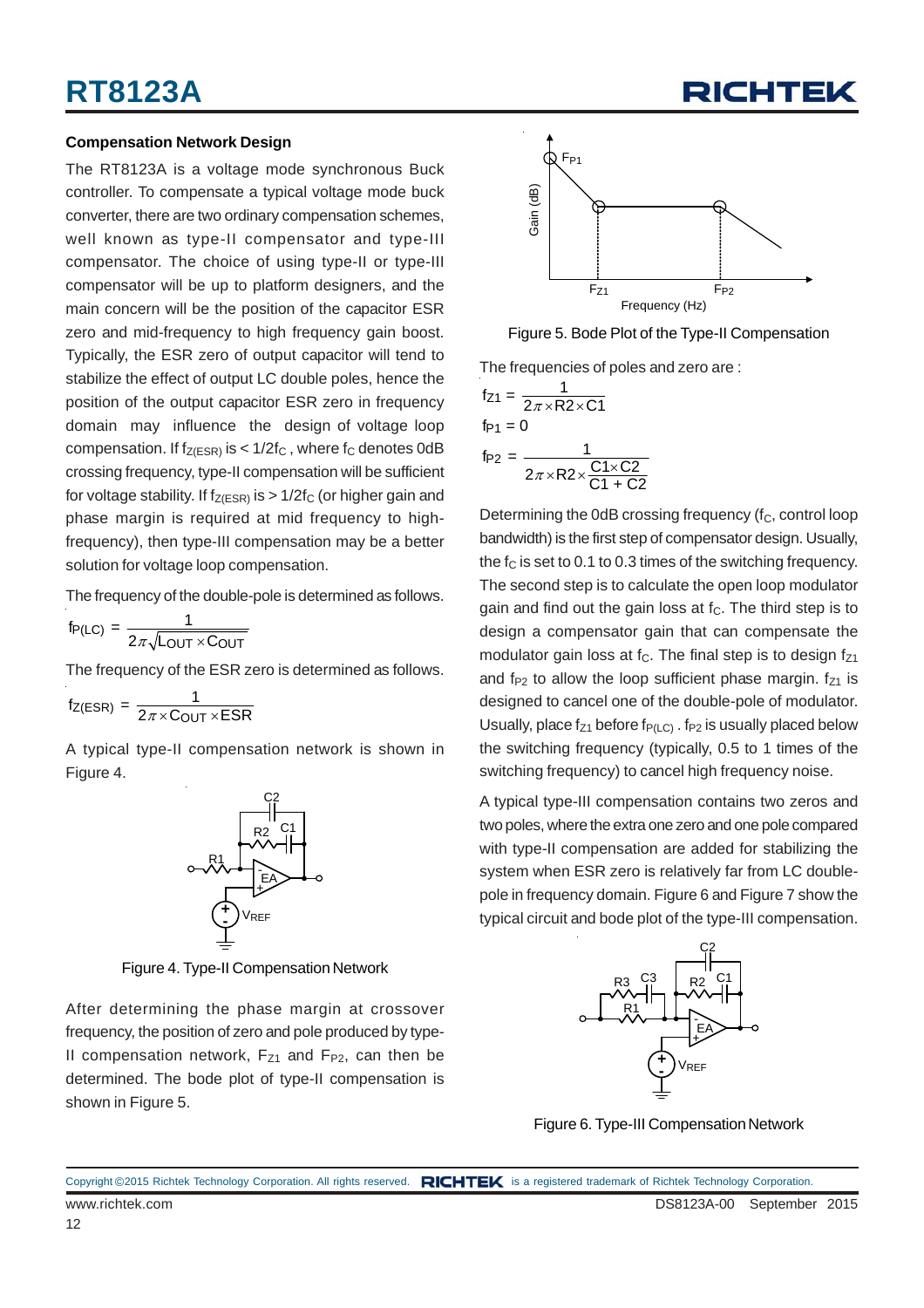

Figure 7. Bode Plot of the Type-III Compensation

A well-designed compensator regulates the output voltage according to the reference voltage  $V_{REF}$  with fast transient response and good stability. In order to achieve fast transient response and accurate output regulation, an adequate compensator design is necessary. The goal of the compensation network is to provide adequate phase margin (usually greater than 45°) and the highest bandwidth (0dB crossing frequency,  $f_C$ ) possible. It is also recommended to manipulate the loop frequency response such that its gain crosses 0dB with a slope of  $-20$ dB/ dec. According to Figure 7, the frequencies of poles and zeros are :

$$
f_{Z1} = \frac{1}{2\pi \times R2 \times C1}
$$
  
\n
$$
f_{Z2} = \frac{1}{2\pi \times (R1 + R3) \times C3}
$$
  
\n
$$
f_{P1} = 0
$$
  
\n
$$
f_{P2} = \frac{1}{2\pi \times R3 \times C3}
$$
  
\n
$$
f_{P3} = \frac{1}{2\pi \times R2 \times \frac{C1 \times C2}{C1 + C2}}
$$

Generally,  $f_{z1}$  and  $f_{z2}$  are designed to cancel the doublepole of the modulator. Usually, place  $f_{Z1}$  at a fraction of  $f_{P(IC)}$ , and place  $f_{Z2}$  at  $f_{P(IC)}$ .  $f_{P2}$  is usually placed at  $fZ(ESR)$ to cancel the ESR zero, and  $f_{P3}$  is placed below the switching frequency to cancel high frequency noise.

#### **Inductor Selection**

The inductor plays an importance role in step-down converters because it stores the energy from the input power rail and then releases the energy to the load. From the viewpoint of efficiency, the dc resistance (DCR) of the inductor should be as small as possible to minimize the conduction loss. In addition, the inductor covers a significant proportion of the board space, so its size is also important. Low profile inductors can save board space especially when the height has a limitation. However, low DCR and low profile inductors are usually cost ineffective. Additionally, larger inductance results in lower ripple current, which translates into the lower power loss. However, the inductor current rising time increases with inductance value. This means the transient response will be slower. Therefore, the inductor design is a trade-off between performance, size and cost.

In general, inductance is chosen such that the ripple current ranges between 20% to 40% of the full load current. The inductance can be calculated using the following equation :

$$
L_{(MIN)} = \frac{V_{IN} - V_{OUT}}{f_{SW} \times k \times l_{OUT\_Full\ Load}} \times \frac{V_{OUT}}{V_{IN}}
$$

where k is the ratio between inductor ripple current and rated output current.

#### **Input Capacitor Selection**

Voltage rating and current rating are the key parameters when selecting an input capacitor. Conservatively speaking, an input capacitor should have a voltage rating 1.5 times greater than the maximum input voltage to be considered a safe design. The input capacitor is used to supply the input RMS current, which can be approximately calculated using the following equation :

$$
I_{RMS} = I_{OUT} \times \sqrt{\frac{V_{OUT}}{V_{IN}} \times \left(1 - \frac{V_{OUT}}{V_{IN}}\right)}
$$

The next step is to select a proper capacitor for the RMS current rating. Using more than one capacitor with low Equivalent Series Resistance (ESR) in parallel to form a capacitor bank is a good design. Placing the ceramic capacitor close to the drain of the high-side MOSFET can also be helpful in reducing the input voltage ripple at heavy load.

#### **Output Capacitor Selection**

The output capacitor and the inductor form a low-pass filter in the buck topology. In steady state condition, the ripple current flowing into/out of the capacitor results in voltage ripple. The output voltage ripples contains two components,  $\Delta V_{\text{OUT}}$  ESR and  $\Delta V_{\text{OUT}}$  c.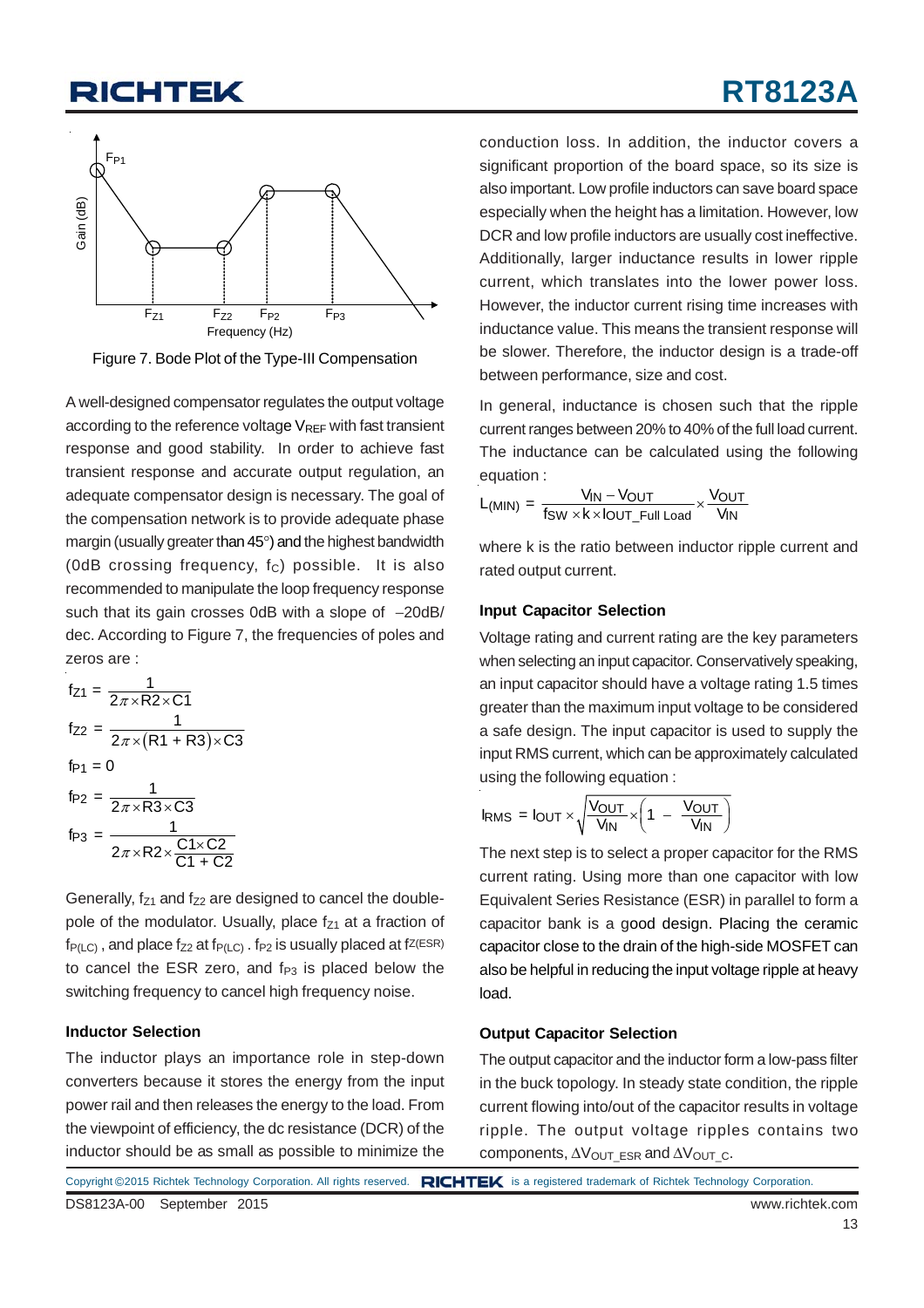# **RT8123A**

 $\Delta$ Vout\_esr =  $\Delta$ IL  $\times$ ESR

$$
\Delta V_{OUT\_C} = \Delta I_L \times \frac{1}{8 \times C_{OUT} \times f_{SW}}
$$

When load transient occurs, the output capacitor supplies the load current before controller can respond. Therefore, the ESR will dominate the output voltage sag during load transient. The output voltage sag can be calculated using the following equation :

VOUT  $SAG = ESR \times \Delta V_{\text{OUT}}$ 

For a given output voltage sag specification, the ESR value can be determined.

Another parameter that has influence on the output voltage sag is the equivalent series inductance (ESL). The rapid change in load current results in di/dt during transient.

Therefore ESL contributes to part of the voltage sag. Using a capacitor with low ESL will obtain better transient performance. Generally, using several capacitors connected in parallel will also have better transient performance than just one single capacitor with the same total ESR.

Unlike electrolytic capacitors, the ceramic capacitor has relatively low ESR and can reduce the voltage deviation during load transient. However, the ceramic capacitor can only provide low capacitance value. Therefore, it is suggested to use a mixed combination of electrolytic capacitor and ceramic capacitor for achieving better transient performance.

### **MOSFET Selection**

The majority of power loss in the step-down power conversion is due to the loss in the power MOSFETs. For low voltage high current applications, the duty cycle of the high-side MOSFET is small. Therefore, the switching loss of the high-side MOSFET is of concern. Power MOSFETs with lower total gate charge are preferred in such kind of application. However, the small duty cycle means the low-side MOSFET is on for most of the switching cycle. Therefore, the conduction loss tends to dominate the total power loss of the converter. To improve the overall efficiency, MOSFETs with low  $R_{DS(ON)}$  are preferred in the circuit design. In some cases, more than one MOSFET are connected in parallel to further decrease the on-state resistance. However, this depends on the low-side MOSFET driver capability and the budget.

### **Thermal Considerations**

For continuous operation, do not exceed absolute maximum junction temperature. The maximum power dissipation depends on the thermal resistance of the IC package, PCB layout, rate of surrounding airflow, and difference between junction and ambient temperature. The maximum power dissipation can be calculated by the following formula :

 $P_{D(MAX)} = (T_{J(MAX)} - T_A) / \theta_{JA}$ 

where  $T_{J(MAX)}$  is the maximum junction temperature,  $T_A$  is the ambient temperature, and  $\theta_{JA}$  is the junction to ambient thermal resistance.

For recommended operating condition specifications, the maximum junction temperature is 125°C. The junction to ambient thermal resistance,  $\theta_{JA}$ , is layout dependent. For WQFN-16L 3x3 packages, the thermal resistance,  $\theta_{JA}$ , is 30°C/W on a standard JEDEC 51-7 four-layer thermal test board. The maximum power dissipation at  $T_A = 25^{\circ}C$  can be calculated by the following formula :

 $P_{D(MAX)} = (125\degree C - 25\degree C) / (30\degree C/W) = 3.33W$  for WQFN-16L 3x3 package

The maximum power dissipation depends on the operating ambient temperature for fixed  $T_{J(MAX)}$  and thermal  $resistance,  $\theta_{JA}$ . The derating curve in Figure 8 allows the$ designer to see the effect of rising ambient temperature on the maximum power dissipation.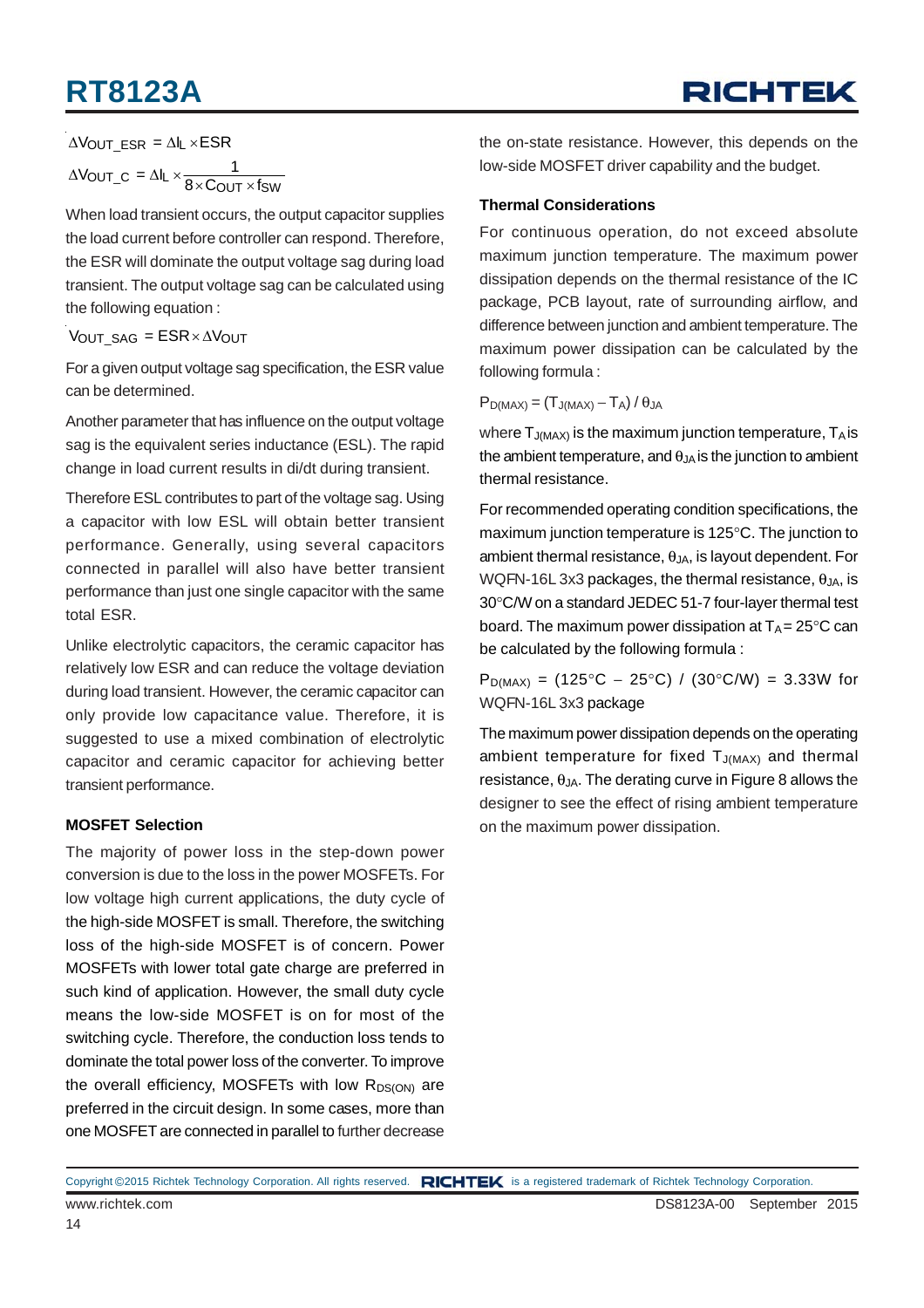

Figure 8. Derating Curve of Maximum Power Dissipation